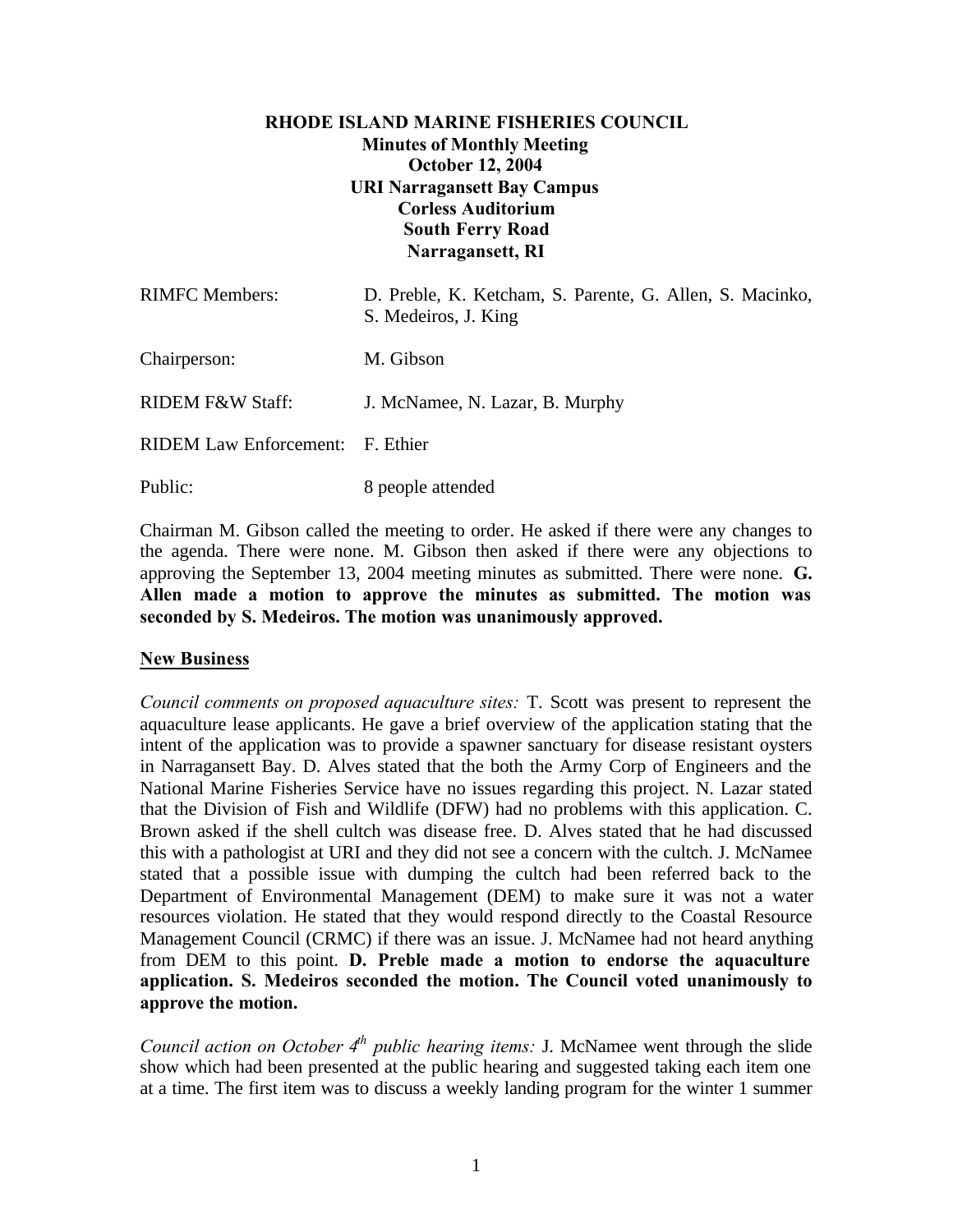flounder fishery. M. Gibson suggested to the Council that they could defer action on this item because the public comment period was still open until November  $15<sup>th</sup>$ . The DEM Division of Law Enforcement, industry representatives, and the DFW were continuing to work on a program which was acceptable to everyone. The results of these negotiations would be brought before the Council at the November meeting. **The Council unanimously agreed to defer action on this issue until the November meeting.**

The next item was to modify the allocation plan for summer flounder in 2005 and to address an underage proposal which came out of the advisory panel (AP). **K. Ketcham made a motion to recommend allocation proposal number 2, which was the advisory panel recommended proposal, including the language changes as recommended at the advisory panel meeting.** This proposal kept winter 1 and 2 at there historical allocations but split summer 1 and 2 evenly at 17.5% each. **D. Preble seconded the motion. The Council voted unanimously to approve the motion.**

There was also an underage proposal which came out of the advisory panel meeting. The proposal took any underage from winter 1 and put it exclusively in to winter 2, it did the same for summer 1 and summer 2. The advisory panel did not address overages. S. Medeiros stated that everything seemed fair in the proposal with the exception of an underage from summer 2 would go in to winter 2. **S. Parente made a motion to remove this proposal from the docket.** He went on to state that he felt it was inequitable and incomplete and should therefore be revisited before any decisions are made. He suggested sending this back to the advisory panel. M. Gibson suggested tabling the item so that it could be sent back to the advisory panel and revisited. **S. Parente amended his motion to table the item and send it back to the summer flounder AP. S. Medeiros** seconded the motion. C. Brown stated that this proposal was made to be fair to all user groups and was not an attempt at grabbing fish from any other user groups. He stated that based on what had occurred this year, the winter 1 period went under-harvested and under the current regulations the quota basically got reallocated when he felt the fair thing to do would have been to give the trawling sector a second shot at the fish in the winter 2 sub period. He went on to state that he felt the issue of overages was not going to be a big a problem as it had been in the past due to the electronic reporting system which was being implemented. S. Medeiros stated that he had received calls from commercial fishermen stating that they felt the lack of an overage portion in the proposal was unfair. J. Low stated that he disagrees with C. Brown stating that there are plenty of trawlers that fish in the summer sub periods. He felt that the Council should recommend status quo. S. Macinko suggested that just because the proposal didn't address overages at the present time did not mean that this could not be addressed in the near future. G. Allen stated that based on a comment from J. McNamee that there would most likely be a public hearing prior to the end of the winter 1 sub period in 2005, the Council should send the issue back to the AP for further work and reintroduce it at a later date. C. Brown stated that he was not opposed to deferring this to a later date as long as it does not fall by the wayside. **The Council voted unanimously to approve the motion.**

The next item was to address the black sea bass management plan for 2005. K. Ketcham stated that the AP recommended option was put forward to try and alleviate the summer 2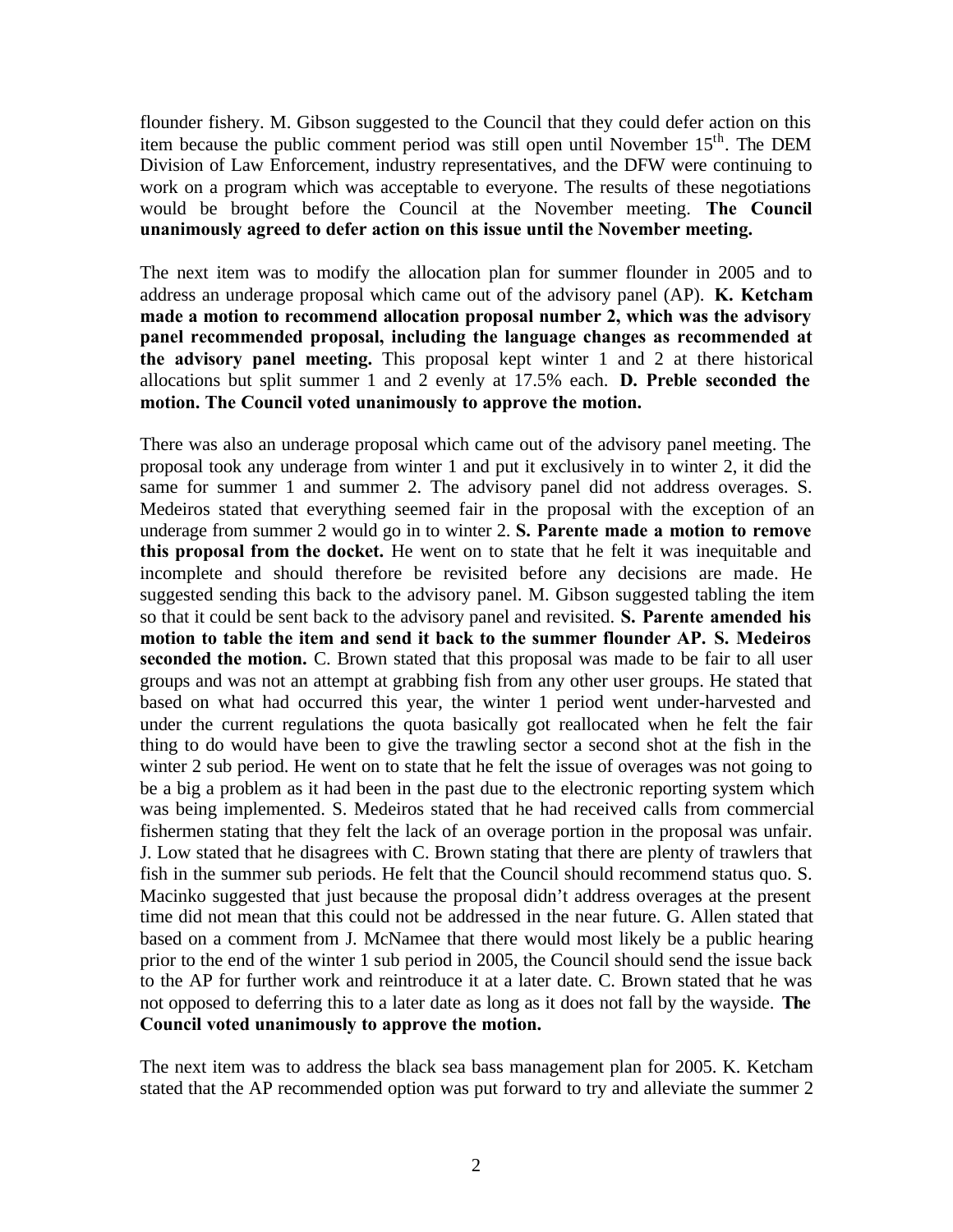sub period overage problem. The effort was to keep the fishery open all year. K. Ketcham also stated that based on the fact that he didn't think there would be an overage during the current year, he would now recommend staying at status quo. **K. Ketcham made a motion to remain at status quo for 2005. The motion was seconded by G. Allen.** J. Low stated that the alternate proposal of staying at a 100 pound possession limit all year was an effort to keep the fishery open all year and to maximize the economics of the species. B. Mattiucci stated that the commercial rod and reel organization support status quo. **The Council voted unanimously to approve the motion**.

The next item was to address the management plan for scup in 2005. The first item for scup was to discuss a bi-weekly landing program for the winter 1 scup fishery. M. Gibson suggested to the Council that they could defer action on this item for similar reasons as for the summer flounder weekly landing program. The DEM Division of Law Enforcement, industry representatives, and the DFW were continuing to work on a program which was acceptable to everyone. The results of these negotiations would be brought before the Council at the November meeting. **The Council agreed to table this item until the November 1st Council meeting.**

The second part of the scup management discussion was about starting possession limits. The first proposal was regarding the winter 2 starting possession limit. This was going to be federally mandated and was going to be 3,500 pounds. The second proposal was one which came out of the scup AP meeting but was not a scup AP recommended option. **The Council unanimously endorsed the federally mandated 3,500 pound possession limit for the winter 2 sub period**. **The Council declined to take action on the proposal to alter the May sub period starting possession limit, thereby defaulting it to remain at status quo.**

The next item was to address the floating fish trap regulations. S. Medeiros stated that the safety zone as it pertains to shoreline access needed to be stricken from the regulations. He also wanted to point out that commercial fishermen had also raised concerns about the safety zone issue as it pertains to fishing from a boat. **S. Medeiros made a motion to accept the entire regulation as written with the exception of the entire safety zone section, which was section 14.6. This section should be stricken from the regulation in its entirety. The motion was seconded by G. Allen.** M. Gibson stated that he may need to rule the motion out of order due to the abundance of testimony from the fish trap companies stating there need for a safety zone. He suggested the way to avoid this would be to send this particular issue back to the AP for further discussion. **S. Medeiros amended his motion to state that they recommend to the Director of DEM to adopt all of the regulations as submitted with the exception of section 14.6. This section however should be referred back to the floating fish trap AP for further deliberations. The amended motion was seconded by G. Allen.** S. Parente voiced his opposition to doing this stating that he agrees with the original motion which strikes the section from the regulations. B. Mattiucci stated that he thought the process which just took place was flawed and accused the chairman of influencing the motion. M. Gibson stated that he was not trying to influence the Council in any way but felt he needed to address a large body of comments which had not been addressed, namely the comments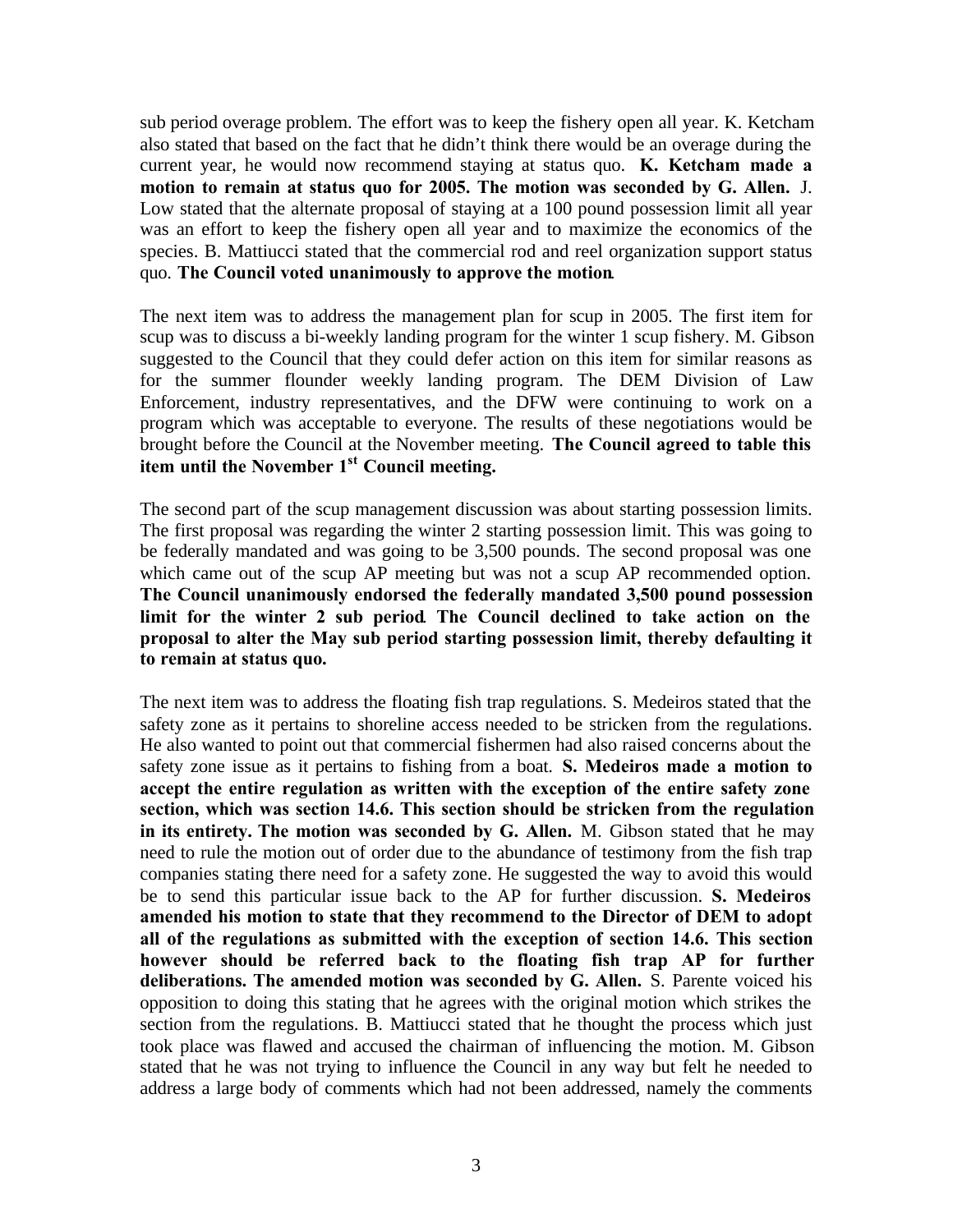of the floating fish trap owners. This was within his discretion as chairman. M. Marchetti stated as a former trap operator that perhaps instead of a safety zone they could use the outer anchor buoys as the demarcation of the safety zone. J. Low stated that the proposal for the safety zone was not clear and needed to be defined further. T. Hoxsie stated that the original purpose of the safety zone was to give the floating fish trap owners another avenue to pursue if their traps are vandalized. S. Medeiros stated that perhaps some language about vandalism may be a better way to approach this rather than a safety zone. **The Council voted 6 (D. Preble, K. Ketcham, G. Allen, S. Macinko, S. Medeiros, J. King) to approve to 1 (S. Parente) opposed. The motion passed.**

The next item was to address possible changes to the 2005 licensing regulations. J. McNamee stated that there had been no comments on the sector management plans or on any of the regulation changes with the exception of a lengthy discussion of entrance/exit ratios. M. Gibson stated that he would go through these section by section.

K. Ketcham stated that he supports going with the no new restricted finfish endorsement proposal. He went on to state that if the Council did want to go with adding endorsements down the line they would need to look at developing a separate rod and reel quota.

S. Macinko pointed out that the proposal which recommended a 1:1 rod and reel entrance/exit ratio would not be practical as there is no rod and reel license at the present time. M. Gibson stated that this proposal would require a statutory change.

G. Allen stated that he wanted to discuss the proposal from the public hearing which suggested removing the rod and reel language and raising the exit/entrance ratio. K. Ketcham stated that he is opposed to this suggestion right now because of the state of the fisheries in RI.

S. Parente stated that he supported the no new restricted finfish endorsement proposal.

### **K. Ketcham made a motion to endorse the no new restricted finfish endorsement proposal. G. Allen seconded the motion**.

B. Mattiucci stated that the proposal with the 1:1 ratio was made because the rod and reel sector felt there was a need for new entrants in to the fishery but at the same time they wanted to recognize the trawl fisheries opposition to allowing new entrants, the point being that they were not trying to entitle rod and reel fishermen over any other group.

An audience member stated that he would like the Council to consider that there are a lot of mates down in Point Judith who purchased the basic non restricted commercial license and would like to upgrade to a non restricted license at some point.

Another audience member stated that the Council should consider federal license holders when they eventually allow new entrants in to the restricted fisheries. He stated that these individuals are already landing against the state quota anyways so no new effort will be seen by allowing these individuals in.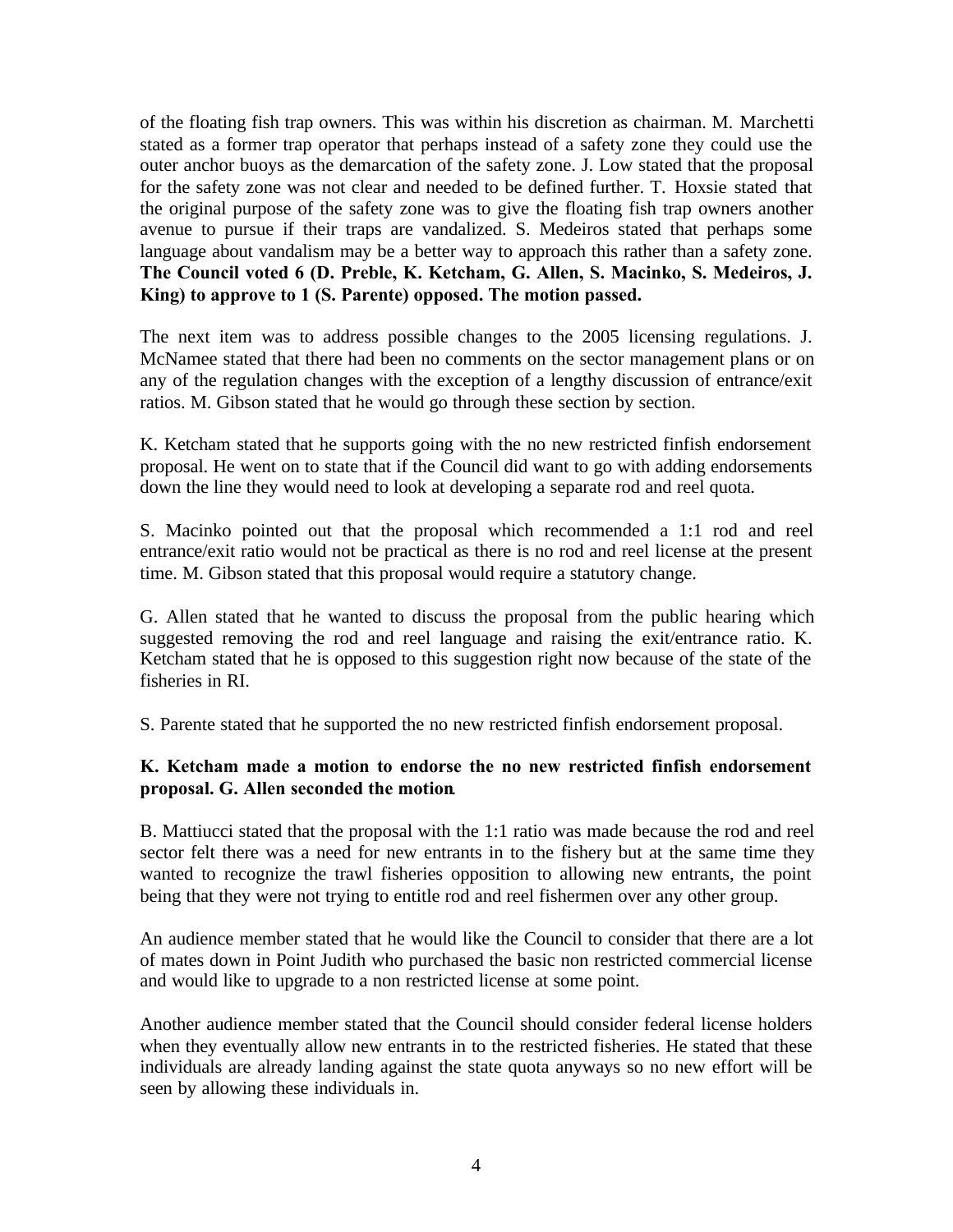S. Medeiros voiced the opinion that he feels that new entrants should be allowed in to the restricted fisheries at some point. M. Marchetti stated that he understands this idea but feels you can only slice a pie up so many times before it becomes useless to everybody.

D. Orchard stated that he was glad the shellfish proposal was still being discussed but he stated that the other fisheries should be opened to some amount of new entrants. If you include an entrance/exit ratio there is still a net decrease in effort. C. Brown stated that the RI Commercial Fishermen's Association was not opposed to allowing new entrants in at the right time. This was the first year that fluke had remained open for an entire year and he stated that if this can be accomplished again and perhaps with some other species this would be the proper time to begin to open up the licenses again. Also, the SAFIS dealer reporting system will help to make sure entrance/exit ratios are not only surrendering latent effort license but active licenses.

S. Macinko stated that the state has a statutory obligation to allow new entrants in at some level.

#### **The Council voted 6 (D. Preble, K. Ketcham, G. Allen, S. Parente, S. Medeiros, J. King) to approve to 1 (S. Macinko) abstention. The motion passed.**

The next topic was the shellfish proposal which allowed new entrants in from the student shellfish sector and new quahog endorsements at a 3:1 ratio. **K. Ketcham made a motion to approve both proposals from the shellfish sector, both the proposal for new quahog endorsements and the student shellfish proposal. J. King seconded the motion.** N. Lazar stated that administering this proposal would be difficult for the DFW but with the inclusion of the shellfish dealers into the SAFIS system, this task would become easier. N. Lazar brought up the point that the definition of slips as used in the proposal was a little unclear.

D. Orchard stated that he supports the shellfish proposal but he feels the 50 slip provision should be widened to include things like paycheck stubs and other forms of proof that an individual has been actively fishing.

#### **The Council unanimously approved the motion**.

The final proposal was from the lobster sector. They did not support allowing any new entrants in to the lobster fishery. M. Gibson stated that the current state of this fishery supports this position. **S. Medeiros made a motion to approve the proposal which did not allow any new lobster endorsements for 2005. K. Ketcham seconded the motion. The Council voted unanimously to approve the motion**.

N. Lazar requested that the Council may want to recommend to the Director of DEM that he may want to start addressing these licensing issues bi-annually rather than annually. This would alleviate many of the problems created by getting up to date data such as occurred this year. He also stated that at the ASMFC level, they were beginning to go to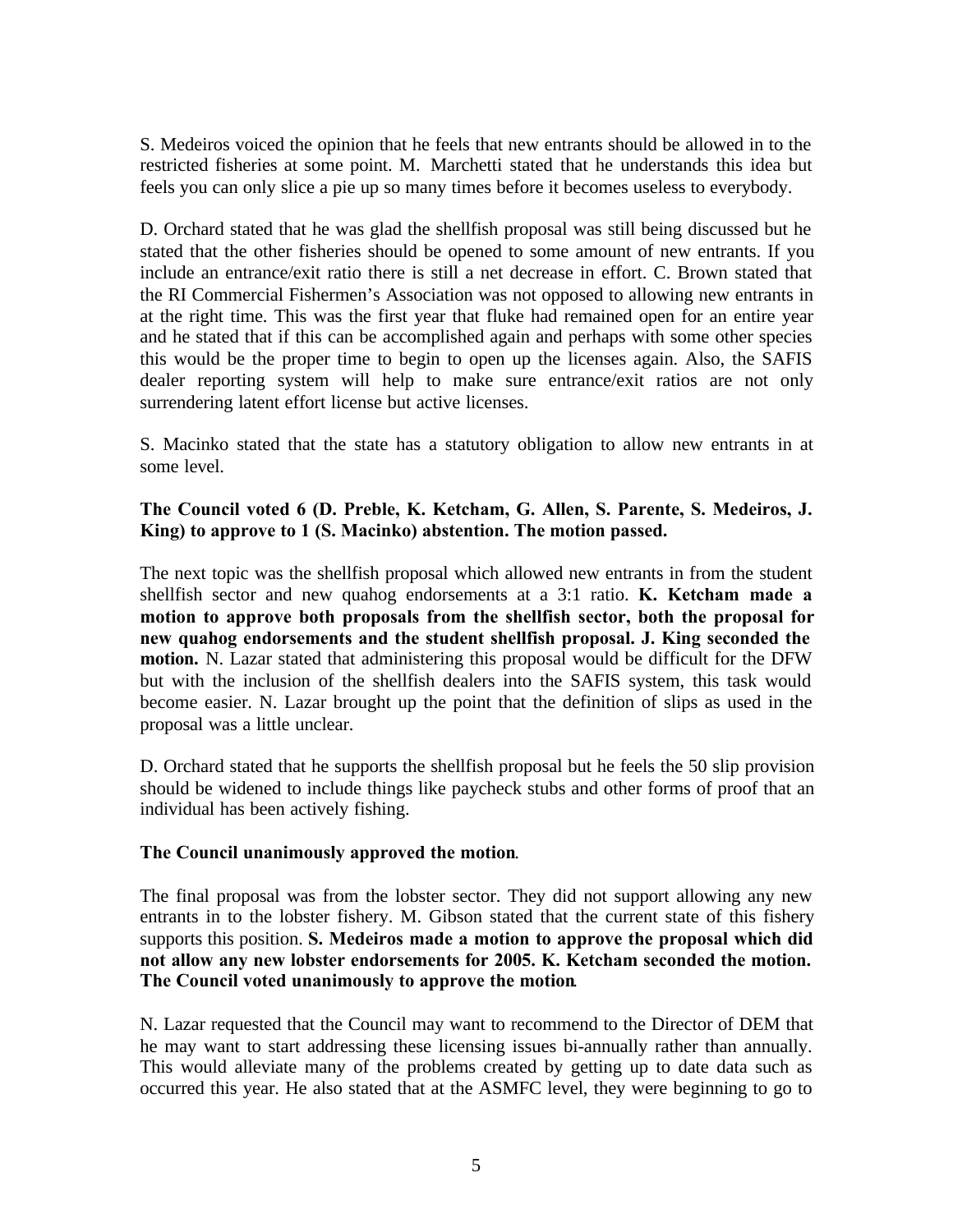multi year assessments, therefore this would line up with this schedule. **M. Gibson stated that the best course of action may be to refer this back to the Commercial Fishermen's Committee to discuss. The Council unanimously agreed to this.**

*Report on area 2 LCMT meeting held on 10/5/04:* M. Gibson stated that the Council was familiar with the fact that the lobster effort control plan had run in to some problems and had been referred back to the Lobster Conservation Management Team (LCMT). The issue was still being worked through and would not be completed by the November ASMFC board meeting. This plan will be worked on with the most current assessment data, over the winter.

*Report on joint ASMFC/MAFMC meeting held on 10/6/04:* M. Gibson stated that this meeting was to discuss amendment 14 to the scup/black sea bass/summer flounder fishery management plan. This amendment addresses all aspects of the management plan including allocation of summer flounder to the states and summer flounder splits between the commercial and recreational sectors. This amendment was approved and M. Gibson stated that it was a well thought out plan which will be implemented over several years. The New York delegation put forward an addendum which would address commercial allocations to the states for the upcoming year of 2005. RI voted against this, however it passed the board. There are still plenty of opportunities for public comments on this and M. Gibson wanted to make everyone aware that this was being worked on.

## **Other Business**

*Distribution of advisory panel membership lists:* J. McNamee stated that at the Councils request he had provided them a copy of all the advisory panel membership lists. He requested that the Council members look over the panels of which they chair and look for any vacancies or alterations they think are necessary and bring them back to the Council at the next meeting. K. Ketcham made a note of several changes he would like to the scup/black sea bass panel. **S. Medeiros made a motion to nominate and appoint T. Hoxsie to the scup/black sea bass AP as the floating fish trap alternate representative to replace L. Rainey. K. Ketcham seconded the motion. The Council voted unanimously to approve the motion.**

**K. Ketcham made a motion to move K. Court from the hook and line representative to the party and charter boat alternate representative on the scup/black sea bass AP. At the same time K. Ketcham stated that J. Low would be appointed to the hook and line representative on the same AP to replace K. Court. J. King seconded the motion. The Council voted unanimously to approve the motion**.

Finally, M. Bucko requested a bait and tackle shop representative be added to the winter flounder AP. **G. Allen tabled action on this until the November 1 meeting of the RIMFC. The rest of the Council agreed**.

G. Allen requested a briefing from DEM legal counsel on conflict of interest issues at the November 1 RIMFC meeting.